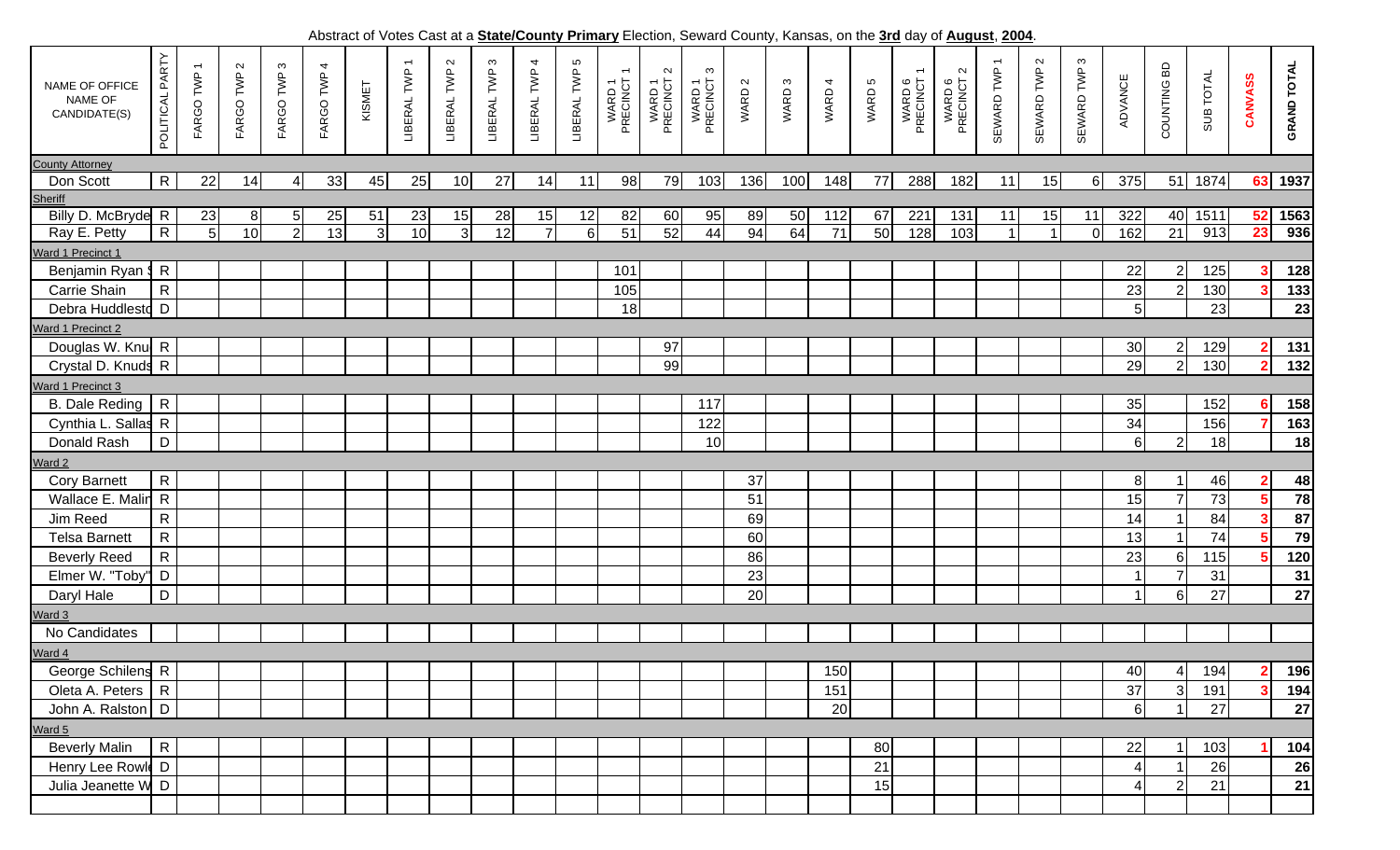Abstract of Votes Cast at a **State/County Primary** Election, Seward County, Kansas, on the **3rd** day of **August**, **2004**.

|                                        |                              |                |                     |                |                 |        |                                         |                       |                  |                  |                  |                    |                              | Aboulded of Voice Oder at a <u>OldichOoding Finnary</u> Liceuph, Ocward Ooding, Naneae, on the <u>Ord</u> day of <u>August, 2004</u> |                 |           |        |           |                                                |                              |            |                      |                        |                |                                |           |                |                    |
|----------------------------------------|------------------------------|----------------|---------------------|----------------|-----------------|--------|-----------------------------------------|-----------------------|------------------|------------------|------------------|--------------------|------------------------------|--------------------------------------------------------------------------------------------------------------------------------------|-----------------|-----------|--------|-----------|------------------------------------------------|------------------------------|------------|----------------------|------------------------|----------------|--------------------------------|-----------|----------------|--------------------|
| NAME OF OFFICE NAME OF<br>CANDIDATE(S) | PARTY<br>POLITICAL           | FARGO TWP      | $\sim$<br>FARGO TWP | S<br>FARGO TWP | 4<br>FARGO TWP  | KISMET | $\overline{\phantom{m}}$<br>LIBERAL TWP | $\sim$<br>LIBERAL TWP | S<br>LIBERAL TWP | 4<br>LIBERAL TWP | S<br>LIBERAL TWP | WARD 1<br>PRECINCT | $\sim$<br>WARD 1<br>PRECINCT | S<br>WARD 1<br>PRECINCT                                                                                                              | $\sim$<br>WARD: | S<br>WARD | WARD 4 | 5<br>WARD | $\overline{\phantom{m}}$<br>WARD 6<br>PRECINCT | $\sim$<br>WARD 6<br>PRECINCT | SEWARD TWP | $\sim$<br>SEWARD TWP | $\infty$<br>SEWARD TWP | <b>ADVANCE</b> | COUNTING BD                    | SUB TOTAL | <b>CANVASS</b> | <b>GRAND TOTAL</b> |
| U.S. Senate                            |                              |                |                     |                |                 |        |                                         |                       |                  |                  |                  |                    |                              |                                                                                                                                      |                 |           |        |           |                                                |                              |            |                      |                        |                |                                |           |                |                    |
| Lee Jones                              | D                            | 3 <sup>1</sup> | 0                   |                |                 | 8      | 0                                       |                       |                  |                  |                  | 13                 | 19                           | 5 <sub>l</sub>                                                                                                                       | 11              | 14        | 9      | 12        | 13                                             | 23                           |            | 0                    |                        | 25             | 3                              | 172       |                | 172                |
| Robert A. Conroy                       | $\mathsf D$                  | 6 <sup>1</sup> | $\overline{2}$      |                |                 | 9      | $\blacktriangleleft$                    |                       |                  |                  |                  | 15                 | 24                           | $6 \mid$                                                                                                                             | 10              | 20        | 15     | 10        | 27                                             | 15                           |            | $\overline{0}$       |                        | 27             | 10                             | 204       |                | 204                |
| Arch Naramore                          | $\mathsf{R}$                 |                | $\mathbf 0$         |                | $\overline{2}$  | 9      |                                         |                       | $\overline{2}$   |                  |                  | 13                 |                              | 11                                                                                                                                   | 18              |           | 8      | 3         | 32                                             | 24                           |            |                      | 3                      | 54             | 5                              | 204       |                | 210                |
| Samuel D. Brownback R                  |                              | 27             | 18                  | 61             | 35              | 44     | 29                                      | 15                    | 36               | 18               | 17               | 119                | 108                          | 125                                                                                                                                  | 162             | 105       | 172    | 111       | 309                                            | 205                          | 11         | 13                   | 8                      | 412            | 52                             | 2157      | 66             | 2223               |
| U.S. Representative District 1         |                              |                |                     |                |                 |        |                                         |                       |                  |                  |                  |                    |                              |                                                                                                                                      |                 |           |        |           |                                                |                              |            |                      |                        |                |                                |           |                |                    |
| Jerry Moran                            | $\mathsf{R}$                 | 27             | 17                  | 61             | 32              | 54     | 29                                      | 17                    | 37               | 21               | 15               | 117                | 108                          | 129                                                                                                                                  | 161             | 109       | 174    | 103       | 321                                            | 214                          | 12         | 15                   | 11                     | 446            | 59                             | 2234      | 69             | 2303               |
| <b>State Senate 38th District</b>      |                              |                |                     |                |                 |        |                                         |                       |                  |                  |                  |                    |                              |                                                                                                                                      |                 |           |        |           |                                                |                              |            |                      |                        |                |                                |           |                |                    |
| Tim Huelskamp                          | $\mathsf{R}$                 | 19             | 16                  |                | 26              | 31     | 24                                      | 10                    | 26               | 16               | 13               | 85                 | 84                           | 102                                                                                                                                  | 105             | 75        | 124    | 94        | 226                                            | 131                          |            | 12                   | 6                      | 261            | 38                             | 1535      | 35             | 1570               |
| Chris Jewell                           | $\overline{R}$               | 10             | $\overline{2}$      |                | 12              | 23     | 8 <sup>1</sup>                          | 8                     | 14               |                  |                  | 48                 | 30                           | 37                                                                                                                                   | $\overline{77}$ | 39        | 59     | 22        | 120                                            | 105                          |            | 3 <sup>1</sup>       | 5                      | 219            | 21                             | 881       | 38             | 919                |
| St House of Rep. 125th District        |                              |                |                     |                |                 |        |                                         |                       |                  |                  |                  |                    |                              |                                                                                                                                      |                 |           |        |           |                                                |                              |            |                      |                        |                |                                |           |                |                    |
| Carl D. Holmes                         | $\mathsf{R}$                 | 27             | 18                  | 61             | 34              | 52     | 31                                      | 17                    | 36               | 20               | 17               | 118                | 105                          | 132                                                                                                                                  | 165             | 106       | 170    | 104       | 320                                            | 216                          |            |                      |                        | 421            | 53                             | 2168      |                | 68 2236            |
| St. House of Rep 124th District        |                              |                |                     |                |                 |        |                                         |                       |                  |                  |                  |                    |                              |                                                                                                                                      |                 |           |        |           |                                                |                              |            |                      |                        |                |                                |           |                |                    |
| <b>Bill Light</b>                      | $\mathsf{R}$                 |                |                     |                |                 |        |                                         |                       |                  |                  |                  |                    |                              |                                                                                                                                      |                 |           |        |           |                                                |                              | 12         | 14                   | 8                      | 9              | 5 <sub>l</sub>                 | 48        | $\mathbf{2}$   | 50                 |
| Dist Crt Judge 26th District 2nd Div   |                              |                |                     |                |                 |        |                                         |                       |                  |                  |                  |                    |                              |                                                                                                                                      |                 |           |        |           |                                                |                              |            |                      |                        |                |                                |           |                |                    |
| Douglas P. Campbell                    | $\overline{R}$               | 12             | $\frac{4}{ }$       |                | 5 <sub>l</sub>  | 11     | $6 \mid$                                |                       | 5 <sub>l</sub>   |                  | 3                | 41                 | 25                           | 36                                                                                                                                   | 34              | 21        | 35     | 13        | 64                                             | 53                           | 61         | 5 <sub>l</sub>       | $\overline{2}$         | 119            | 19                             | 524       | 17             | 541                |
| James A. Kuharic                       | $\mathsf{R}$                 | 8 <sup>1</sup> | 11                  |                | 18              | 29     | 12                                      | 9                     | 12               | 6                | 7                | 43                 | 37                           | 45                                                                                                                                   | 51              | 33        | 63     | 40        | 120                                            | 76                           |            | 5 <sup>1</sup>       | 6                      | 164            | 18                             | 818       | 25             | 843                |
| Nels P. Noel                           | $\mathsf{R}$                 | 8 <sup>1</sup> | $\overline{2}$      |                | 15              | 14     | 13                                      |                       | 22               | 13               |                  | 47                 | 50                           | 56                                                                                                                                   | 95              | 57        | 79     | 63        | 161                                            | 104                          |            |                      |                        | 183            | 21                             | 1029      | 27             | 1056               |
| M. Moran Tomson                        | D                            | $\overline{7}$ | 1                   |                |                 | 15     | $\Omega$                                | $\overline{0}$        |                  | 3                | $\overline{2}$   | 21                 | 37                           | 9                                                                                                                                    | 15              | 27        | 21     | 17        | 29                                             | 30                           |            | $\overline{0}$       | $\overline{2}$         | 40             | 13                             | 295       |                | 296                |
| <b>Commission District 1</b>           |                              |                |                     |                |                 |        |                                         |                       |                  |                  |                  |                    |                              |                                                                                                                                      |                 |           |        |           |                                                |                              |            |                      |                        |                |                                |           |                |                    |
| Jack Dufield                           | $\mathsf D$                  |                | $\mathbf{2}$        |                |                 | 13     |                                         |                       |                  | 4                |                  |                    |                              |                                                                                                                                      |                 | 32        |        |           |                                                |                              |            |                      | 2                      | 8              | 2                              | 64        |                | 65                 |
| Josh Underwood                         | $\mathsf{R}$                 |                | $\overline{2}$      |                | 16              | 16     |                                         |                       |                  | 10               |                  |                    |                              |                                                                                                                                      |                 | 56        |        |           |                                                |                              |            |                      |                        | 30             | 10                             | 141       |                | 147                |
| C.J. Wettstein                         | $\overline{R}$               |                | 17                  |                | 22              | 37     |                                         |                       |                  | 12               |                  |                    |                              |                                                                                                                                      |                 | 55        |        |           |                                                |                              |            |                      | 9                      | 20             | 4                              | 176       | 12             | 188                |
| <b>Commission District 5</b>           |                              |                |                     |                |                 |        |                                         |                       |                  |                  |                  |                    |                              |                                                                                                                                      |                 |           |        |           |                                                |                              |            |                      |                        |                |                                |           |                |                    |
| Shannon G. Francis                     | $\mathsf{R}$                 |                |                     |                |                 |        |                                         |                       | 19               |                  |                  |                    |                              |                                                                                                                                      |                 |           |        |           | 207                                            | 127                          |            | $\overline{7}$       |                        | 92             | 15                             | 467       | 15             | 482                |
| Steven A. Helm                         | $\mathsf{R}$                 |                |                     |                |                 |        |                                         |                       | 14               |                  |                  |                    |                              |                                                                                                                                      |                 |           |        |           | 86                                             | 67                           |            | $6 \mid$             |                        | 46             | 5                              | 224       |                | 231                |
| Justin Scheffe                         | $\mathbf{R}$<br>$\mathbf{1}$ |                |                     |                |                 |        |                                         |                       | $\overline{A}$   |                  |                  |                    |                              |                                                                                                                                      |                 |           |        |           | 48                                             | 33                           |            | $\Omega$<br>$\sim$ 1 |                        | 281<br>20 L    | $\overline{A}$<br>$\mathbf{H}$ | 116       |                | $3 \quad 119$      |
| <b>County Clerk</b>                    |                              |                |                     |                |                 |        |                                         |                       |                  |                  |                  |                    |                              |                                                                                                                                      |                 |           |        |           |                                                |                              |            |                      |                        |                |                                |           |                |                    |
| Stacia D. Long                         | $\mathsf{R}$                 | 26             | 15                  | 51             | 33              | 53     | 28                                      | 17                    | 32               | 19               | 15               | 111                | 100                          | 121                                                                                                                                  | 156             | 108       | 169    | 99        | 312                                            | 208                          | 12         | 14                   | 10                     | 434            |                                | 56 2153   | 68             | 2221               |
| <b>County Treasurer</b>                |                              |                |                     |                |                 |        |                                         |                       |                  |                  |                  |                    |                              |                                                                                                                                      |                 |           |        |           |                                                |                              |            |                      |                        |                |                                |           |                |                    |
| <b>Sherry Wilson</b>                   | $\mathsf{R}$                 | 27             | 16                  |                | 33              | 53     | 29                                      | 16                    | 35               | 22               | 15               | 113                | 104                          | 122                                                                                                                                  | 161             | 107       | 168    | 100       | 321                                            | 210                          | 12         | 15                   | 8 <sup>1</sup>         | 441            |                                | 58 2191   | -72            | 2263               |
| <b>Register of Deeds</b>               |                              |                |                     |                |                 |        |                                         |                       |                  |                  |                  |                    |                              |                                                                                                                                      |                 |           |        |           |                                                |                              |            |                      |                        |                |                                |           |                |                    |
| Cynthia Sallaska                       | $\mathsf{R}$                 | 26             | 15                  | 51             | 30 <sub>l</sub> | 51     | 30                                      | 17                    | 32               | 20               | 15               | 112                | 101                          | 125                                                                                                                                  | 157             | 106       | 171    | 103       | 320                                            | 207                          | 12         | 14                   | 8 <sup>1</sup>         | 433            |                                | 51 2161   |                | 69 2230            |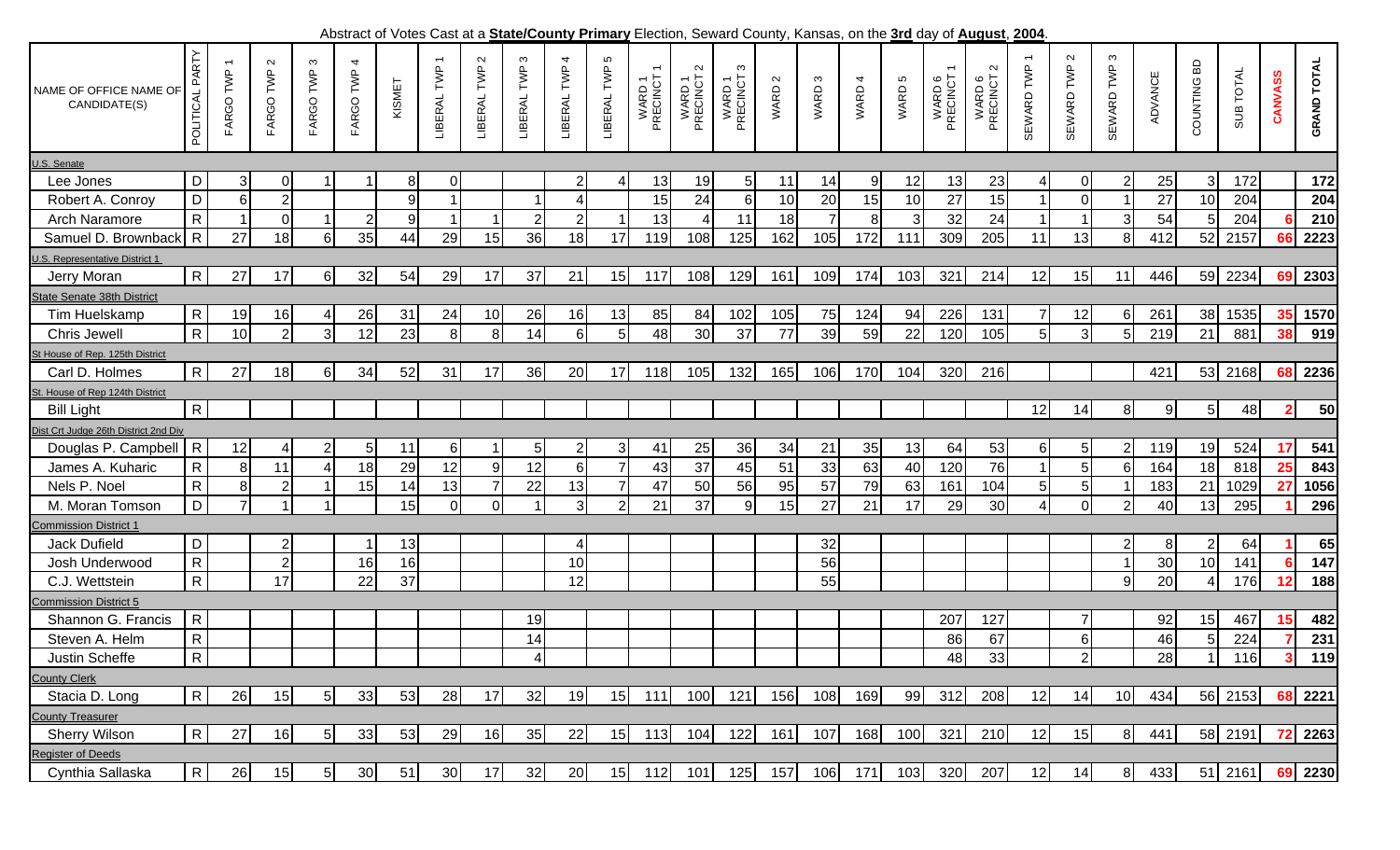Abstract of Votes Cast at a **State/County Primary** Election, Seward County, Kansas, on the **3rd** day of **August**, **2004**.

| NAME OF OFFICE NAME OF<br>CANDIDATE(S)                                  | PARTY<br>POLITICAL | FARGO TWP | FARGO TWP 2 | FARGO TWP 3 | 4<br>FARGO TWP | KISMET | $\overline{ }$<br>LIBERAL TWP | $\sim$<br>LIBERAL TWP | $\infty$<br>LIBERAL TWP | 4<br>LIBERAL TWP | 5<br>LIBERAL TWP | WARD 1<br>PRECINCT | $\sim$<br>WARD 1<br>PRECINCT : | $\infty$<br>WARD 1<br>PRECINCT | WARD 2 | WARD 3 | WARD 4 | WARD 5 | $\overline{\phantom{0}}$<br>WARD 6<br>PRECINCT | $\sim$<br>WARD 6<br>PRECINCT | $\overline{\phantom{0}}$<br>SEWARD TWP | $\mathbf{\Omega}$<br>SEWARD TWP | SEWARD TWP 3   | <b>ADVANCE</b> | COUNTING BD    | SUB TOTAL | CANVASS      | <b>GRAND TOTAL</b> |
|-------------------------------------------------------------------------|--------------------|-----------|-------------|-------------|----------------|--------|-------------------------------|-----------------------|-------------------------|------------------|------------------|--------------------|--------------------------------|--------------------------------|--------|--------|--------|--------|------------------------------------------------|------------------------------|----------------------------------------|---------------------------------|----------------|----------------|----------------|-----------|--------------|--------------------|
| Ward 6 Precinct 1                                                       |                    |           |             |             |                |        |                               |                       |                         |                  |                  |                    |                                |                                |        |        |        |        |                                                |                              |                                        |                                 |                |                |                |           |              |                    |
| Shannon G. Francis                                                      | $\overline{R}$     |           |             |             |                |        |                               |                       |                         |                  |                  |                    |                                |                                |        |        |        |        | 194                                            |                              |                                        |                                 |                | 51             |                | 252       | 10           | 262                |
| <b>Lyndel Schiffner</b>                                                 | $\overline{R}$     |           |             |             |                |        |                               |                       |                         |                  |                  |                    |                                |                                |        |        |        |        | 139                                            |                              |                                        |                                 |                | 31             | 6              | 176       |              | 180                |
| Deanne R. Mills                                                         | $\overline{R}$     |           |             |             |                |        |                               |                       |                         |                  |                  |                    |                                |                                |        |        |        |        | 297                                            |                              |                                        |                                 |                | 65             | 10             | 372       |              | 385                |
| Lee Courtney                                                            | D                  |           |             |             |                |        |                               |                       |                         |                  |                  |                    |                                |                                |        |        |        |        | 31                                             |                              |                                        |                                 |                | $\overline{2}$ |                | 34        |              | 34                 |
| Ward 6 Precinct 2<br>Robert E. Judd<br>$\mathsf{R}$<br>56<br>254<br>191 |                    |           |             |             |                |        |                               |                       |                         |                  |                  |                    |                                |                                |        |        |        |        |                                                |                              |                                        |                                 |                |                |                |           |              |                    |
|                                                                         |                    |           |             |             |                |        |                               |                       |                         |                  |                  |                    |                                |                                |        |        |        |        |                                                |                              |                                        |                                 |                |                |                |           |              | 263                |
| Donald D. King                                                          | $\mathsf D$        |           |             |             |                |        |                               |                       |                         |                  |                  |                    |                                |                                |        |        |        |        |                                                | 32                           |                                        |                                 |                | $\overline{2}$ | $\overline{3}$ | 37        |              | $\overline{37}$    |
| Stacia D. Long                                                          | $\mathsf{R}$       |           |             |             |                |        |                               |                       |                         |                  |                  |                    |                                |                                |        |        |        |        |                                                | 154                          |                                        |                                 |                | 49             |                | 208       |              | 216                |
| <b>Bonnie Porter</b>                                                    | $\mathsf{R}$       |           |             |             |                |        |                               |                       |                         |                  |                  |                    |                                |                                |        |        |        |        |                                                | 56                           |                                        |                                 |                | 20             |                | 77        | 2            | 79                 |
| <b>Liberal Township 1</b>                                               |                    |           |             |             |                |        |                               |                       |                         |                  |                  |                    |                                |                                |        |        |        |        |                                                |                              |                                        |                                 |                |                |                |           |              |                    |
| <b>Randy Malin</b>                                                      | $\mathsf{R}$       |           |             |             |                |        | 24                            |                       |                         |                  |                  |                    |                                |                                |        |        |        |        |                                                |                              |                                        |                                 |                |                |                | 28        |              | 28                 |
| Janis L. Malin                                                          | $\mathsf{R}$       |           |             |             |                |        | 24                            |                       |                         |                  |                  |                    |                                |                                |        |        |        |        |                                                |                              |                                        |                                 |                |                |                | 28        |              | 28                 |
| Liberal Township 2                                                      |                    |           |             |             |                |        |                               |                       |                         |                  |                  |                    |                                |                                |        |        |        |        |                                                |                              |                                        |                                 |                |                |                |           |              |                    |
| Kenneth Ted Metcalf                                                     | $\mathsf{R}$       |           |             |             |                |        |                               | 15                    |                         |                  |                  |                    |                                |                                |        |        |        |        |                                                |                              |                                        |                                 |                | $\overline{7}$ |                | 22        |              | 22                 |
| Florence C. Metcalf                                                     | $\mathsf{R}$       |           |             |             |                |        |                               | 16                    |                         |                  |                  |                    |                                |                                |        |        |        |        |                                                |                              |                                        |                                 |                | $\overline{7}$ |                | 23        |              | 23                 |
| <b>Liberal Township 3</b>                                               |                    |           |             |             |                |        |                               |                       |                         |                  |                  |                    |                                |                                |        |        |        |        |                                                |                              |                                        |                                 |                |                |                |           |              |                    |
| <b>Esther Swan</b>                                                      | $\mathsf{R}$       |           |             |             |                |        |                               |                       | 32                      |                  |                  |                    |                                |                                |        |        |        |        |                                                |                              |                                        |                                 |                | 5 <sup>1</sup> |                | 37        |              | 37                 |
| J.W. Fitzgerald                                                         | D                  |           |             |             |                |        |                               |                       | 2                       |                  |                  |                    |                                |                                |        |        |        |        |                                                |                              |                                        |                                 |                |                |                | 37        |              | $\overline{37}$    |
| <b>Liberal Township 4</b>                                               |                    |           |             |             |                |        |                               |                       |                         |                  |                  |                    |                                |                                |        |        |        |        |                                                |                              |                                        |                                 |                |                |                |           |              |                    |
| Thomas P Fitzgerald                                                     | $\mathsf{R}$       |           |             |             |                |        |                               |                       |                         | 21               |                  |                    |                                |                                |        |        |        |        |                                                |                              |                                        |                                 |                | $6 \mid$       |                | 27        |              | 27                 |
| Kathy Fitzgerald                                                        | $\mathsf{R}$       |           |             |             |                |        |                               |                       |                         | 19               |                  |                    |                                |                                |        |        |        |        |                                                |                              |                                        |                                 |                | $6 \mid$       |                | 25        |              | $\overline{25}$    |
| Liberal Township 5                                                      |                    |           |             |             |                |        |                               |                       |                         |                  |                  |                    |                                |                                |        |        |        |        |                                                |                              |                                        |                                 |                |                |                |           |              |                    |
| John Trimmell                                                           | $\mathsf{R}$       |           |             |             |                |        |                               |                       |                         |                  | 12               |                    |                                |                                |        |        |        |        |                                                |                              |                                        |                                 |                | $\sqrt{3}$     |                | 15        |              | 15                 |
| <b>Beverly Trimmell</b>                                                 | $\mathsf{R}$       |           |             |             |                |        |                               |                       |                         |                  | 12               |                    |                                |                                |        |        |        |        |                                                |                              |                                        |                                 |                | 3              |                | 15        |              | 15                 |
| <b>Seward Township 1</b>                                                |                    |           |             |             |                |        |                               |                       |                         |                  |                  |                    |                                |                                |        |        |        |        |                                                |                              |                                        |                                 |                |                |                |           |              |                    |
| E. Paul Boles                                                           | $\mathsf{R}$       |           |             |             |                |        |                               |                       |                         |                  |                  |                    |                                |                                |        |        |        |        |                                                |                              | 12                                     |                                 |                |                | 2 <sub>l</sub> | 14        |              | 15                 |
| Patsy Ann Boles                                                         | ${\sf R}$          |           |             |             |                |        |                               |                       |                         |                  |                  |                    |                                |                                |        |        |        |        |                                                |                              | 12                                     |                                 |                |                | $2\vert$       | 14        |              | 15                 |
| <b>Seward Township 2</b>                                                |                    |           |             |             |                |        |                               |                       |                         |                  |                  |                    |                                |                                |        |        |        |        |                                                |                              |                                        |                                 |                |                |                |           |              |                    |
| Laura Malone                                                            | R                  |           |             |             |                |        |                               |                       |                         |                  |                  |                    |                                |                                |        |        |        |        |                                                |                              |                                        | 12                              |                | 6              | 3 <sup>1</sup> | 21        |              | 21                 |
| Seward Township 3                                                       |                    |           |             |             |                |        |                               |                       |                         |                  |                  |                    |                                |                                |        |        |        |        |                                                |                              |                                        |                                 |                |                |                |           |              |                    |
| No Candidates                                                           |                    |           |             |             |                |        |                               |                       |                         |                  |                  |                    |                                |                                |        |        |        |        |                                                |                              |                                        |                                 |                |                |                |           |              |                    |
| <b>Seward Township Clerk</b>                                            |                    |           |             |             |                |        |                               |                       |                         |                  |                  |                    |                                |                                |        |        |        |        |                                                |                              |                                        |                                 |                |                |                |           |              |                    |
| Sarah Boles-Foreman R                                                   |                    |           |             |             |                |        |                               |                       |                         |                  |                  |                    |                                |                                |        |        |        |        |                                                |                              | 12                                     | 14                              | $\overline{7}$ |                | 3 <sup>1</sup> | 43        | $\mathbf{2}$ | 45                 |
|                                                                         |                    |           |             |             |                |        |                               |                       |                         |                  |                  |                    |                                |                                |        |        |        |        |                                                |                              |                                        |                                 |                |                |                |           |              |                    |